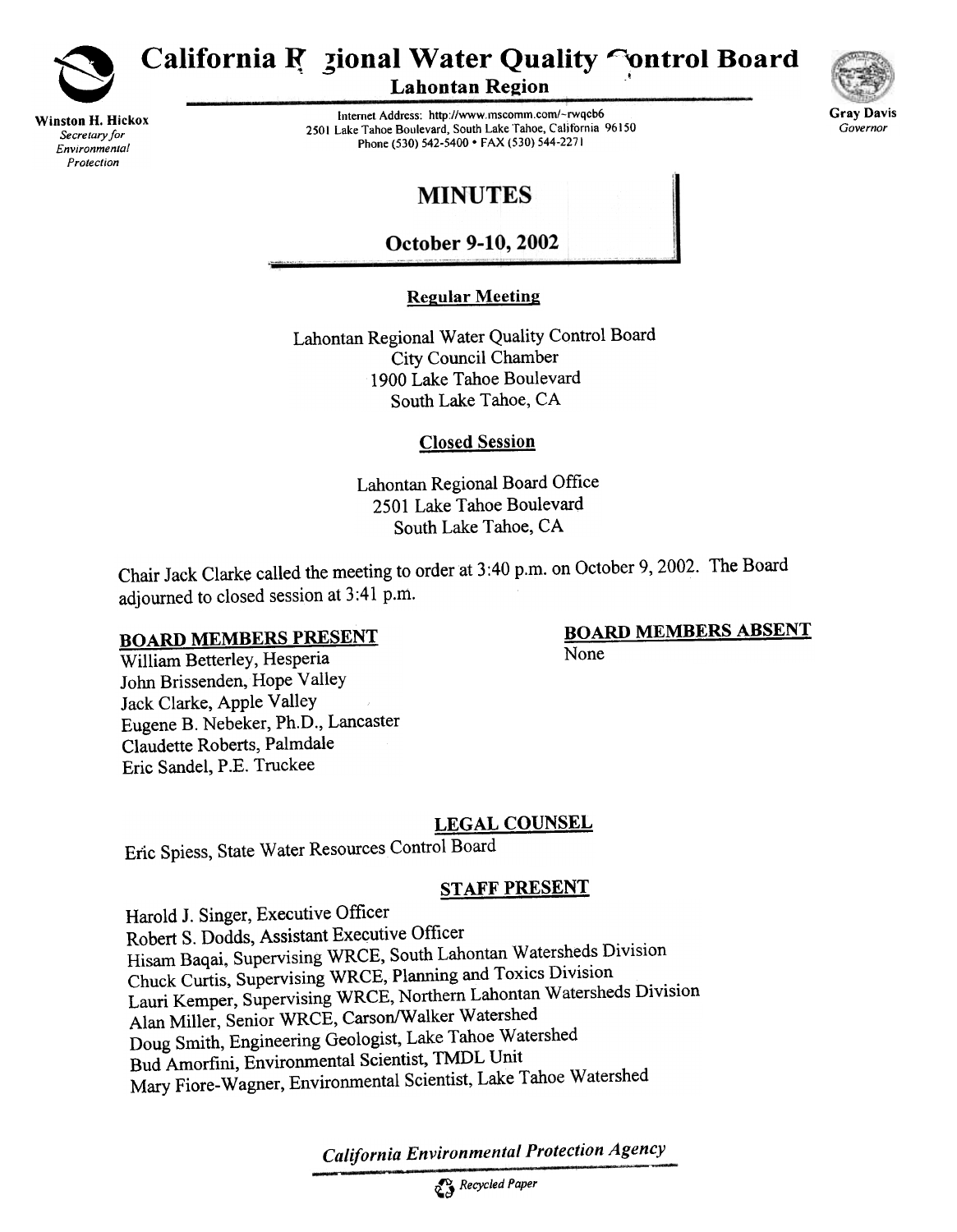Dave Roberts, Environmental Scientist, TMDL Unit Anne Sutherland, Engineering Geologist, TMDL Unit<br>Lock Landy, EBA/IB, TMDL Unit Jack Landy, EPA/IP, TMDL UnIt Pamela S. Walker, Administrative Officer Marietta L. Christoffersen, Office Technician

#### ADDRESSING THE BOARD

John Reuter, University of California at Davis Geoff Schladow, University of California at Davis

#### 1. CLOSED SESSION

Board members met in closed session on October 9 from 3:41 p.m. to 5:02 p.m. to discuss Item k. Authority: Government Code Section 11126(e).

The Board reconvened to open session at 5:03 p.m. and the afternoon meeting adjourned

#### **Regular Meeting, Continued** 7:00 p.m., October 9, 2002

Chair Jack Clarke called the meeting to order at 7:00 p.m. Board members present: William Betterley, John Brissenden, Eugene Nebeker, Ph.D., Claudette Roberts and Eric Sandel, P.E.

#### $2.$ PUBLIC FORUM

No one addressed the Board during the Public Forum

#### ADOPTION OF UNCONTESTED CALENDAR  $3.$

Item #7 was postponed to the January 8-9, 2003 meeting.

Motion: Moved by William Betterley, seconded by John Brissenden and unanimously carried to adopt the Uncontested Calendar as amended.

#### 4. MINUTES

Motion: Moved by Eric Sandel, seconded by Claudette Roberts and unanimously carried to adopt the April, June and July minutes as proposed.

#### OTHER BUSINESS

6. Workshop-General WDRs for Small Construction Projects, Including Utility, Public Works and minor Streambed/Lakebed Alteration Projects in the Lahontan Region Excluding the Lake Tahoe Hydrologic Unit

California Environmental Protection Agency

Recycled Paper

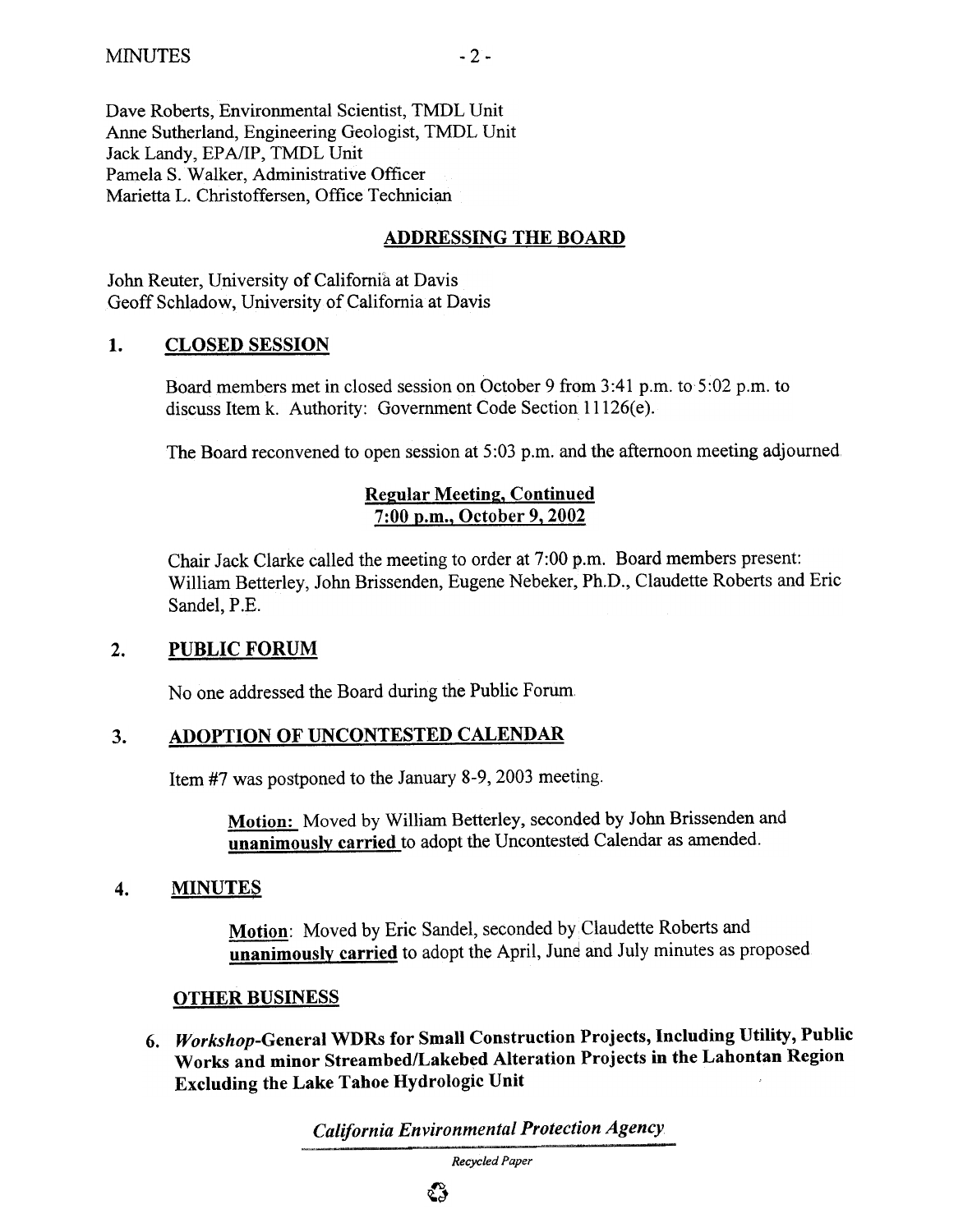- .Construction activities covered under the permit
- Application process

The Board provided feedback to staff in the following areas:

- Outreach Education through Workshops
- Application form
- BMPs

### 9. Presentation on the Lake Tahoe Clarity Model by University of California at Davis

Dave Roberts, Environmental Scientist, began the presentation by explaining how the Clarity Model will be used in developing the Lake Tahoe Total Maximum Daily Load (TMDL),

Dr. John Reuter from the Tahoe Research Group at the University of California at Davis (UCD) gave his presentation and discussed:

- Past and current research funding
- .What is contributing to the significant decline in the clarity of Lake Tahoe
- TMDL objectives
- .Collaboration between various agencies essential for success in determining the amount of pollutant reductions necessary to meet water quality standards and how the reduction will be achieved

Dr. Geoff Schladow from the UCDs Department of Civil and Environmental Engineering described the Lake Tahoe Clarity Model and how this information will be useful to the Regional Board in establishing the TMDL numeric targets for sediment and nutrient loads for achieving the lake clarity standard.

Dave Roberts, Dr. Reuter and Dr. Schladow responded to questions by Dr. Nebeker

### 11 Executive Officer's Report

Harold Singer covered the following items from the written report:

- Item #8 IMC Chemicals Inc., (IMCC) IMCC is not actively pursuing beneficial use designation changes to the Basin Plan. Permitting issues and regulatory issues are on going.
- Item  $#1$  Bagley Valley Overuse of the recreational area before restoration is stabilized is a concern. Limiting access and/or keeping the area closed are under consideration by the Department of Fish  $\&$  Game.
- Item #2 Markleeville Creek Day
- Item#3 Leviathan Mine
- Item #4 Update on Squaw Valley Public Services District's Water Supply Well #3

## California Environmental Protection Agency

Recycled Paper

 $\boldsymbol{\epsilon}$